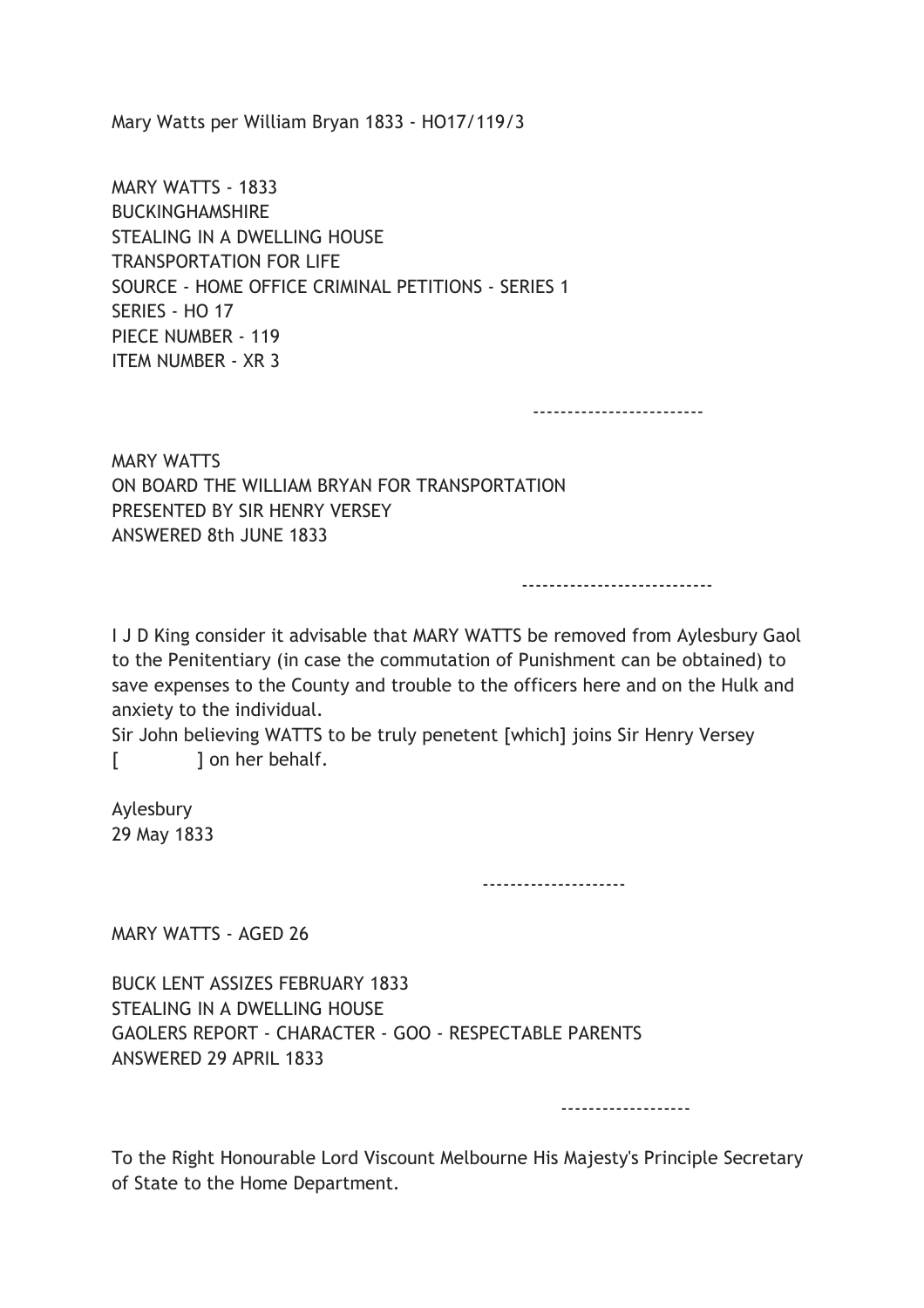The humble Petition of the undersigned inhabitants of the town of Buckingham

## Sheweth,

 That the assizes lately held at Aylesbury for the county of Buckingham MARY WATTS of this town a singlewoman (aged about twenty six years) was convicted before The Honourable Sir John Vaughan Knight, one of the Barons of His Majesty's Court of Exchequer, of stealing in the dwelling house of Mr Benjamin Kirby, Draper, to the value of five pounds and upwards, and sentenced (as the Law now requires in such cases ) to be transported for LIFE. And that your Petitioners humbly shew to your Lordship that the said MARY WATTS is a person of respectable family and connections and up to the time of her being charged with this offence, had stood free from accusation, and had been in the frequent employ of several years of your Petitioners as a seamstress and confidently entrusted in their house without any charge or suspicion of dishonesty or immorality.

 Your Petitioners (amongst whom is her Prosecutor) deeply lamenting that she should have now fallen into temptation, beg leave to appeal to the known clemency of His Majesty in the humble hope that the severity of her sentence may be mitigated so that she may be kept in the country under such imprisonment and for such term as His majesty may think proper, whereby she may be brought to reflection, repentance and amendment of life and enable to resume a respectable and useful situation is society.

And your petitioner will ever pray.

Benjamin Kirby - Draper John Harris - Cordwainer Thomas Willmore - Cable Maker Ann Codington - Butcher William Partidge - Book Binder Thomas Atkin - Shoe Maker Thomas Twom - Cooper Thomas Heywood - Book Keeper An 195+ more signatures ranging from Gentleman to Plasterer

-------------------------

Buckingham 8th March 1833

My Lord,

Upon the earnest [I t ly] of the family and friends of MARY WATTS committed of felony at the late assizes, I beg the liberty of transmitting to your